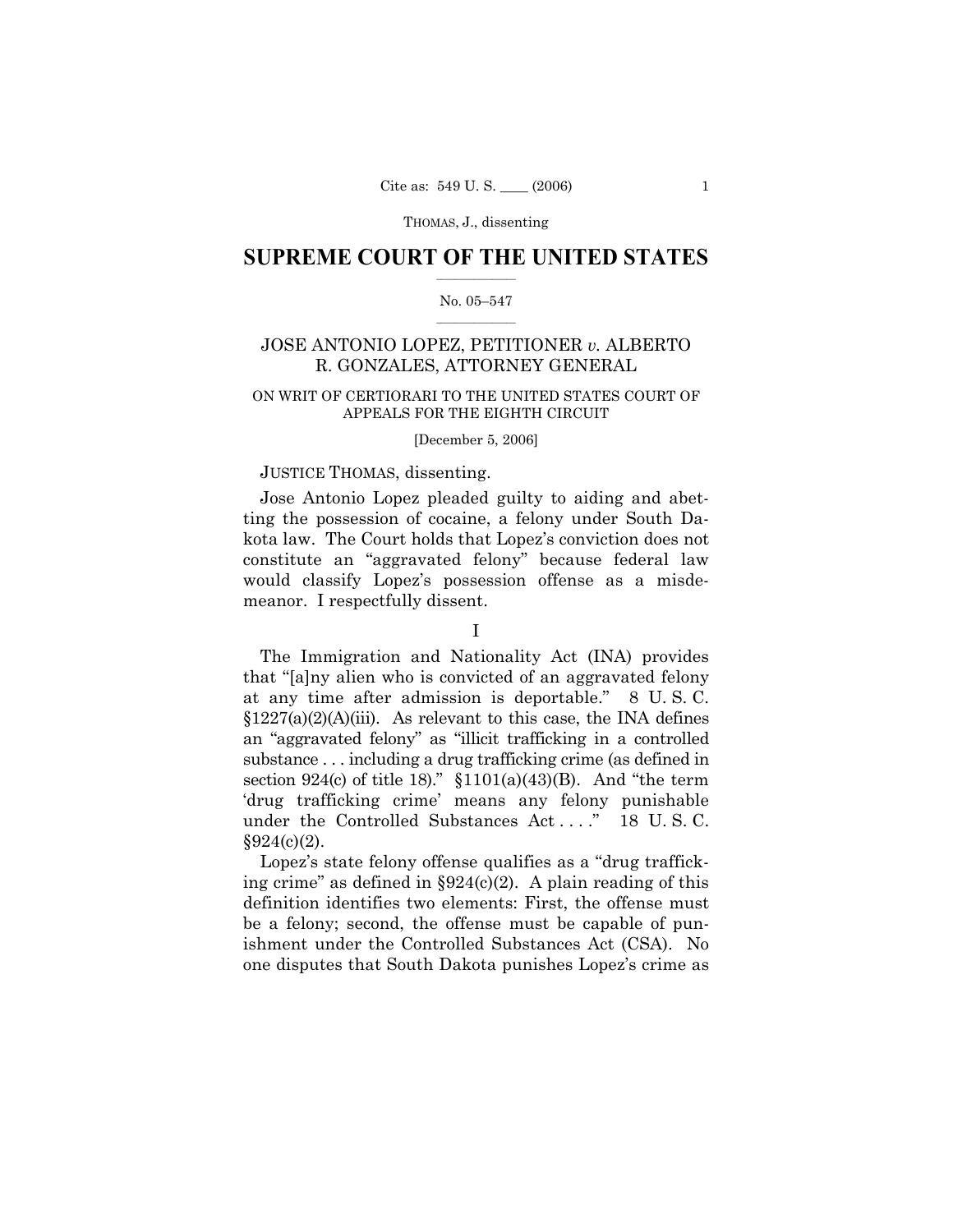a felony. See S. D. Codified Laws  $\S22-42-5$  (1988). Likewise, no one disputes that the offense was capable of punishment under the CSA. See 21 U. S. C. ß844(a). Lopez's possession offense therefore satisfies both elements, and the inquiry should end there.

 The Court, however, takes the inquiry further by reasoning that only *federal* felonies qualify as drug trafficking crimes. According to the Court, the definition of drug trafficking crime contains an implied limitation: "any felony punishable [as a felony] under the <sup>o</sup>CSA. The text does not support this interpretation. Most obviously, the language "as a felony" appears nowhere in  $\S 924(c)(2)$ . Without doubt, Congress could have written the definition with this limitation, but it did not.

 Furthermore, Lopezís suggested addition conflicts with the clear meaning of  $\S 924(c)(2)$ , which extends to both state and federal felonies. Specifically, the definition broadly encompasses "*any* felony" capable of being punished under the CSA. 18 U.S.C.  $\S 924(c)(2)$  (emphasis added). "Read naturally, the word 'any' has an expansive meaning . . . .î *United States* v. *Gonzales*, 520 U. S. 1, 5 (1997) (plurality opinion); see also *Small* v. *United States*, 544 U.S. 385, 397 (2005) (THOMAS, J., dissenting) ("The broad phrase 'any court' unambiguously includes all judicial bodies with jurisdiction to impose the requisite conviction  $\ldots$  (footnote omitted)). The term "felony" takes its meaning from Title 18, which classifies crimes as felonies when punishable by death or greater than one year of imprisonment.  $§3559(a)$ . "[A]ny felony" therefore includes both federal and state felonies: The classification depends only on the authorized term of imprisonment. Accordingly, by the plain terms of  $\S 924(c)(2)$ , conduct prohibited by the CSA may qualify as a "drug trafficking crime" if under either federal law or state law the conduct is punishable by more than one year of imprisonment.

This interpretation finds support in other provisions in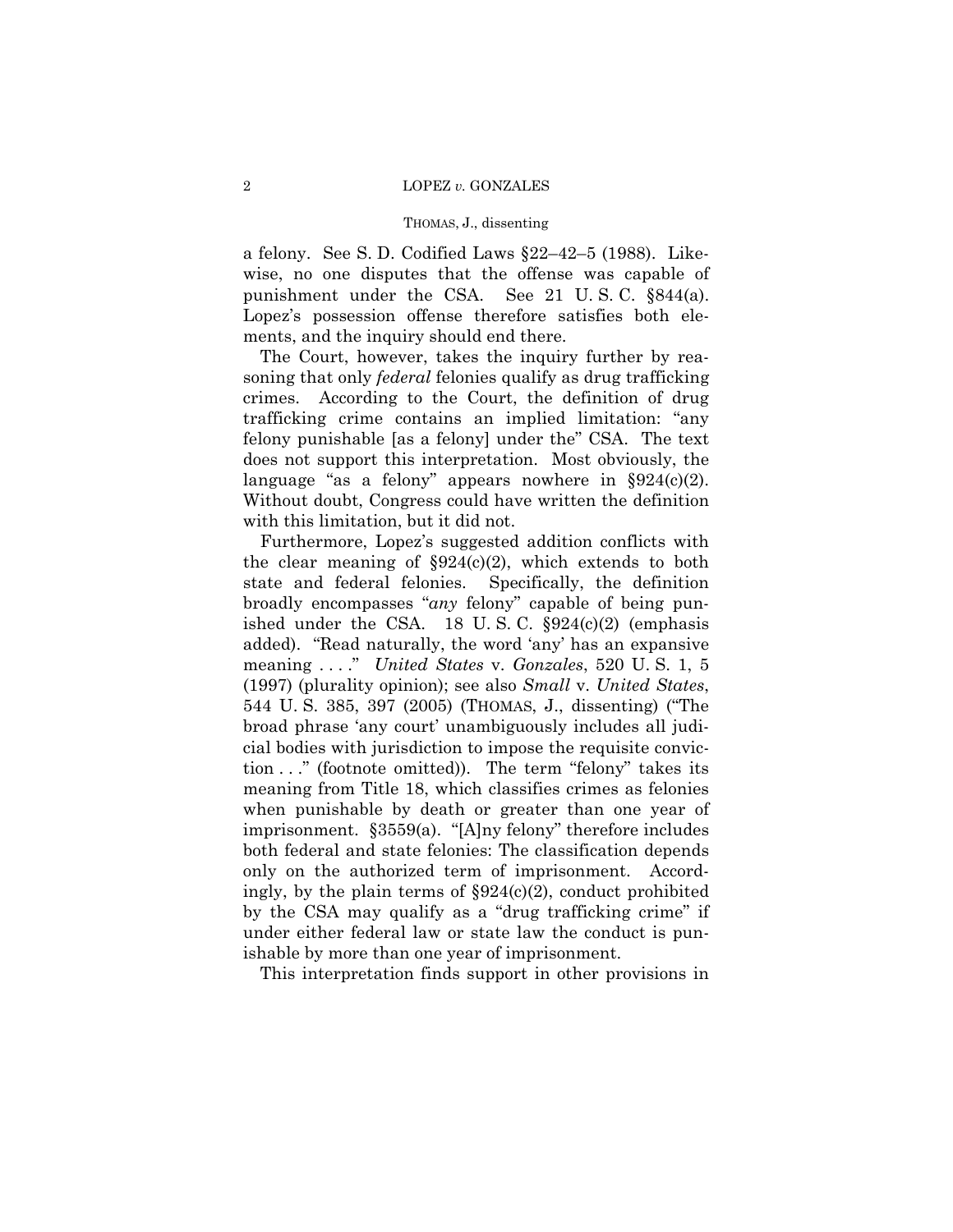which Congress placed limits on the types of drug trafficking crimes eligible for consideration. In particular,  $\S 924(c)(1)$  proscribes the use or possession of a firearm "during and in relation to any ... drug trafficking crime . . . *for which the person may be prosecuted in a court of the United States* . . . .î (emphasis added); see also 18 U. S. C. A. ß924(c)(5) (Supp. 2006) (using identical language in proscribing the use or possession of "armor piercing ammunitionî). The Court has previously interpreted this language to limit "any  $\dots$  drug trafficking crime" to federal crimes. *Gonzales*, *supra,* at 5. This language, therefore, acts as a jurisdictional limitation, carving out the subset of *federal* drug trafficking crimes and making only those eligible for use in  $\S$ §924(c)(1)(A) and 924(c)(5). No similar federal-crime limitation appears in  $\S 924(c)(2)$ . Interpreting the term "drug trafficking crime," as defined in  $\S 924(c)(2)$ , to reach only federal felonies would render superfluous the federal-crime limitations in these other provisions. See *Duncan* v. *Walker*, 533 U. S. 167, 174 (2001) (plurality opinion) (counseling against interpretations that result in surplus language).<sup>1</sup>

 This interpretation also finds support in the INA, which lists "illicit trafficking" and its subset of "drug trafficking" crime[s]" as aggravated felonies.  $8 \text{ U.S. C. } \S1101(a)(43)(B)$ . The INA considers these offenses aggravated felonies "whether in violation of Federal or State law ...."  $$1101(a)(43)$  (penultimate sentence). Thus, by incorporating  $\S 924(c)(2)$ 's definition of "drug trafficking crime," the

<sup>&</sup>lt;sup>1</sup>The majority mistakenly contends that my interpretation also renders this language superfluous. *Ante*, at 10 n. 9. As I have stated, the plain meaning of "drug trafficking crime" includes two categories of felonies—state and federal. For the limiting language in  $\S 924(c)(1)(A)$ to have meaning, it must exclude one of those categories. As a state felony, Lopezís possession offense does not fall within the category of federal drug trafficking crimes. Consequently, it is not eligible for use under ß924(c)(1)(A).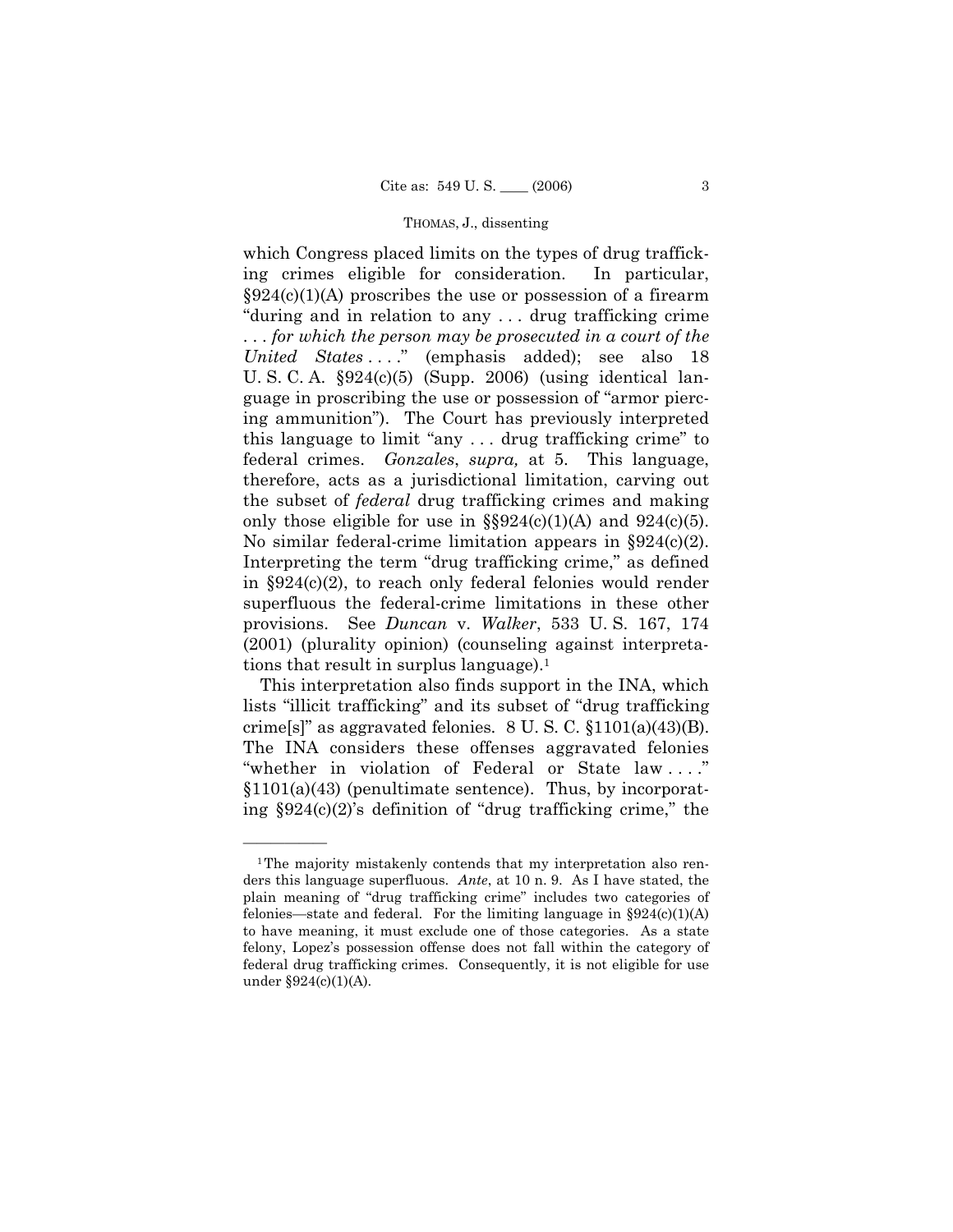INA supports and confirms the conclusion that the definition of "drug trafficking crime" applies to both federal and state felonies.

 Moreover, the INA isolates the relevant inquiry to the prosecuting jurisdiction. Section  $1227(a)(2)(A)(iii)$  of Title 8 makes an alien eligible for deportation only upon a *conviction* for an "aggravated felony." The conviction requirement suggests that the jurisdiction issuing the conviction determines whether the offense is a felony. This result makes sense. When faced with an actual conviction, it would be unusual to ask, hypothetically, whether that conviction would have been a felony in a different jurisdiction. Furthermore, that hypothetical inquiry could cause significant inconsistencies. For instance, where a State convicts an alien of a misdemeanor drug crime, but federal law classifies the crime as a felony, the misdemeanor conviction would constitute an aggravated felony. This anomaly does not arise when relying on the prosecuting jurisdictionís classification of the crime.

## II

The Court's approach is unpersuasive. At the outset of its analysis, the Court avers that it must look to the ordinary meaning of "illicit trafficking" because "the statutes in play do not define the term.î *Ante*, at 5. That statement is incorrect. Section 1101(a)(43)(B) of Title 8 clearly defines "illicit trafficking in a controlled substance," at least in part, as "a drug trafficking crime (*as defined in section 924(c) of title 18*).<sup>*n*</sup> (Emphasis added.) Therefore, whatever else "illicit trafficking" might mean, it must include anything defined as a "drug trafficking crime" in  $\S 924(c)(2)$ . Rather than grappling with this definition of the relevant term, the Court instead sets up a conflicting strawman definition.

The majority states that the ordinary meaning of "illicit" trafficking" involves "some sort of commercial dealing."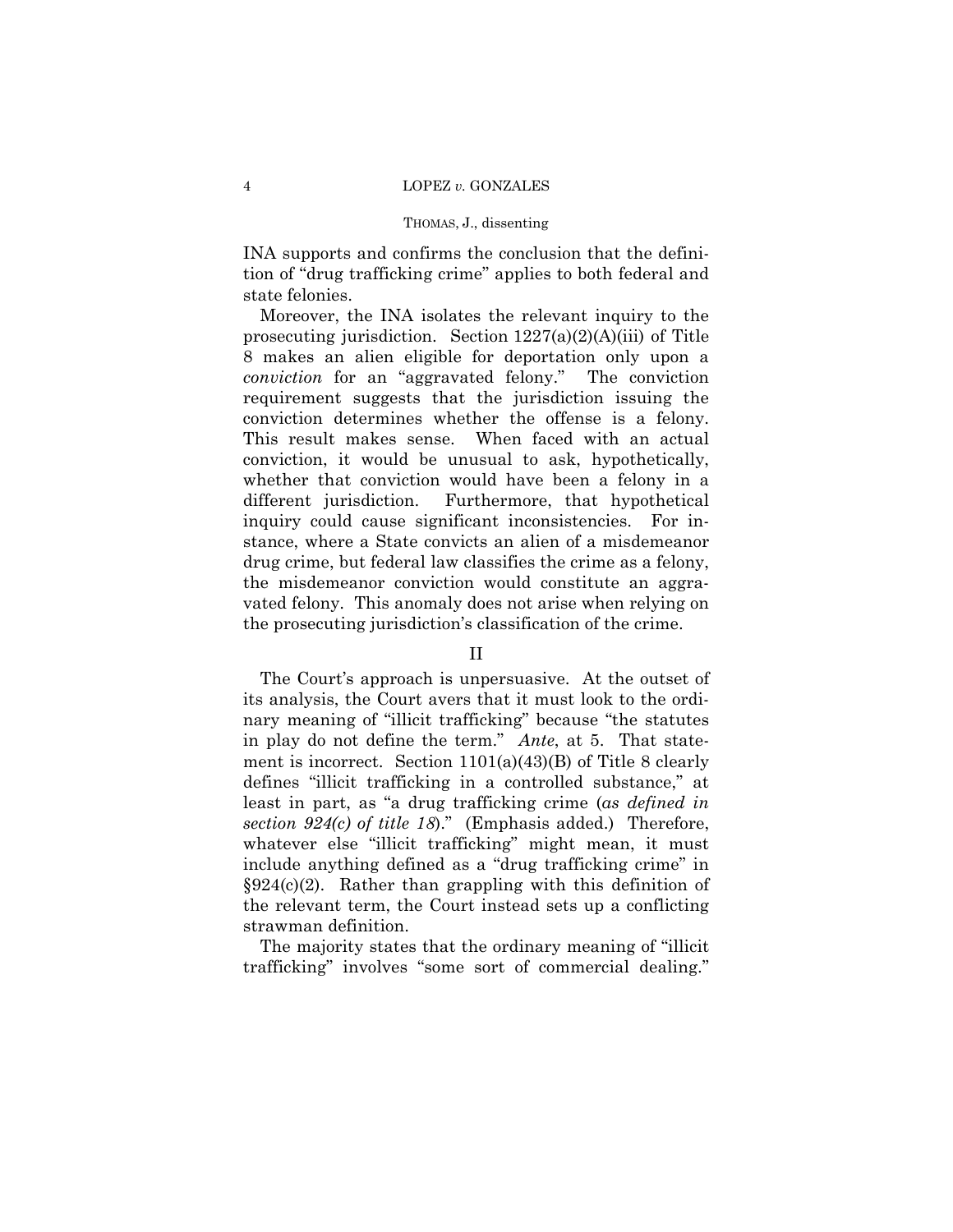*Ante*, at 5. Because mere possession does not constitute commercial dealing, the Court concludes that Lopezís possession offense cannot qualify as an "illicit trafficking" offense—or, by implication, a "drug trafficking crime." Yet even the Court admits that the term "drug trafficking" crimeî includes federal drug felonies, several of which are mere possession offenses. See 21 U. S. C. ß844(a) (possession of more than five grams of cocaine base, possession of flunitrazepam, and repeat possession offenses). If the Court recognizes, in light of  $\S 924(c)(2)$ , some mere possession offenses under the umbrella of "illicit trafficking," it cannot reject Lopezís conviction out of hand. Yet the Court downplays these "few exceptions" in two footnotes, concluding that "this coerced inclusion of a few possession offenses" gives no reason to "override [the] ordinary meaning" of "illicit trafficking." *Ante*, at 6, nn. 4 and 6.

The inconsistency deserves more than the Court's passing reference. By encompassing repeat possession offenses, the term "illicit trafficking" includes far more than ìa fewî offenses outside of its ordinary meaning. It must include *every* type of possession offense under the CSA, so long as the offender has had a previous possession offense. If defining "illicit trafficking" to include the entire range of unlawful possession does not provide a "clear statutory command to override ordinary meaning," I do not know what would.<sup>2</sup>

 $2$ In its discussion of whether possession may constitute "trafficking," the Court takes its own trip "through the looking glass." See *ante*, at 6. "Commerce," according to the Court, "certainly ... is no element of simple possession . . . .î *Ante*, at 5. Not long ago, the Court found the opposite to be true when interpreting the scope of Congressí power under the Commerce Clause. See *Gonzales* v. *Raich*, 545 U. S. 1, 22 (2005) (plurality opinion) (concluding that Congress may regulate the mere possession of marijuana as affecting "commerce"). In *Raich*, the Court fell into the very trap it purports to identify today by "turn[ing] simple possession into [commerce], just what the English language tells us not to expect.<sup>"</sup> Ante, at 6; see also *Raich, supra*, at 57–58 (THOMAS,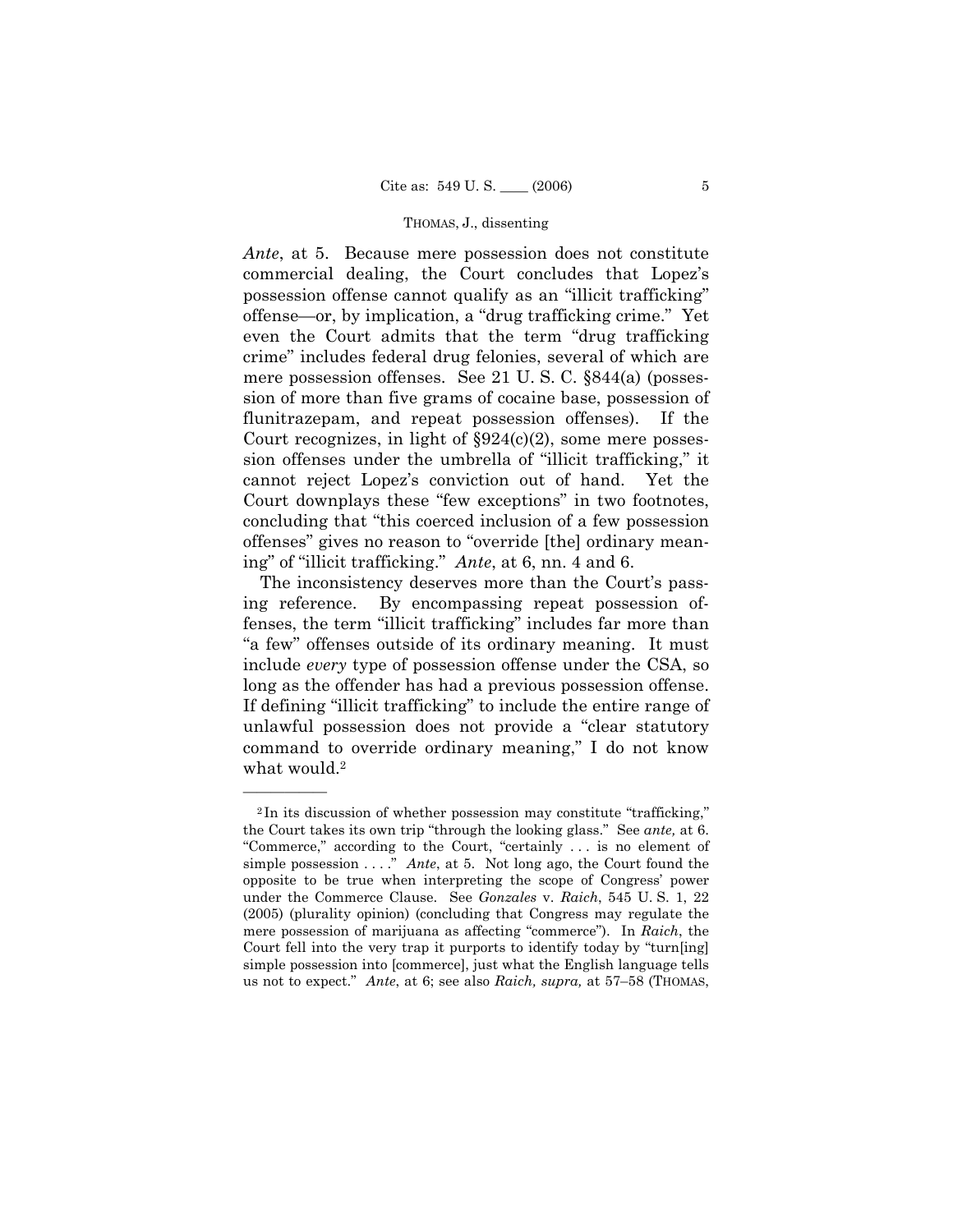#### 6 LOPEZ *v.* GONZALES

#### THOMAS, J., dissenting

 The Court, however, gives only fleeting consideration to the text of  $\S 924(c)(2)$  itself. After referencing the phrase "felony punishable under" the CSA, the Court asks "where" else would one naturally look" other than the CSA to determine whether a felony qualifies as a drug trafficking crime. *Ante*, at 7. In response to the Court's rhetorical question, I suggest that one might naturally look to the conviction itself to determine whether it is a felony. When presented with an actual conviction, one would not expect to look to a hypothetical prosecution to determine whether an offender has committed a felony.

Continuing to avoid the text of  $\S 924(c)(2)$ , the Court instead focuses on what the statute does not say. It concludes that Congress could have expressly referenced state law as in  $\S 924(g)(3)$  and  $(k)(2)$ . *Ante*, at 7. The response, of course, is that Congress could just as well have defined a "drug trafficking crime" as "any felony punishable *as a felony* under the CSA." Rejoining, the Court resorts to an "instinctiv[e] understand[ing]" that the statutory definition actually means "felony as defined by the Act." *Ibid.* Instinct notwithstanding, we must interpret what Congress actually wrote, not what it could have written.

Furthermore, the Court's "instinct" to interpret  $\S 924(c)(2)$ to mean "felony as defined by" the CSA creates an unnecessary ambiguity in the meaning of "felony." The CSA defines "felony" as "any Federal or State offense classified by applicable Federal or State law as a felony." 21 U.S.C.  $§802(13).$ <sup>3</sup> Under the Court's interpretation, that defini-

J., dissenting). The Court's broadening of the Commerce Clause stands in tension with its present narrow interpretation of "trafficking," which 8 U. S. C. ß1101(a)(43)(B) explicitly alters to include at least some

possession offenses.<br><sup>3</sup>Several Courts of Appeals looked to this definition of "felony" when construing the meaning of "drug trafficking crime." See, *e.g., United States* v. *Wilson*, 316 F. 3d 506, 512 (CA4 2003). Although the Government would clearly prevail under 21 U. S. C. ß802(13), it has conceded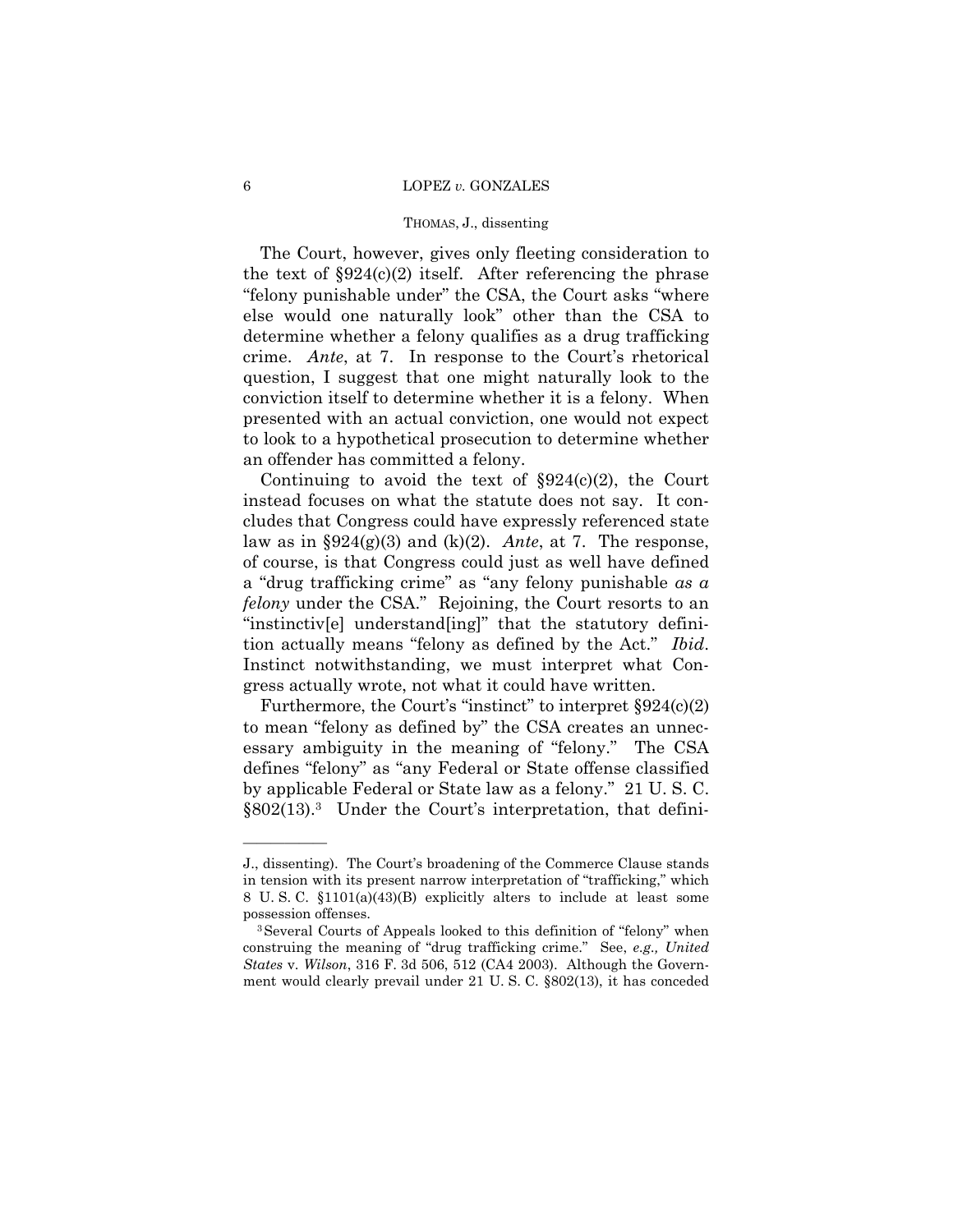tion seemingly should apply. The Court concludes otherwise but never resolves the ambiguity it creates: It instead explains that "felony" is defined by the CSA as something other than the CSA's definition of "felony." *Ante*, at 8, n. 7. That explanation is, at best, unsatisfying.

 After gliding past the statutory text, the Court expresses concern over the fact that the Government's interpretation allows federal immigration law to turn on varying state criminal classifications. Congress apparently did not share this concern because some definitions of "aggravated felony" explicitly turn on the State's authorized term of imprisonment, not a uniform federal classification. See 8 U. S. C.  $$1101(a)(43)(F), (G), (J), (P)$ –(T). Even the Court finds this variance "not . . . all that remarkable." *Ante*, at 10. The Court's real concern therefore has little to do with variations in state law. Rather, it worries that "a state criminal classification [may be] at odds with a federal provision." *Ibid.* But, obviously, if a state offense does not qualify under the definitions in  $$1101(a)(43)$ , then the offense cannot be an "aggravated felony." As shown in Part I, though, nothing about Lopez's offense conflicts with the plain language of  $\S 924(c)(2)$  as incorporated into  $$1101(a)(43)(B)$ . He was convicted of a "felony," and his offense was "punishable under the" CSA.

 The Court also notes apparent anomalies in the Government's approach. It asserts that, under the Government's interpretation, a state felony conviction for simple possession of less than 30 grams of marijuana could be an "aggravated felony" even though the INA expressly excludes such an offense as grounds for deportation under 8 U. S. C.  $$1227(a)(2)(B)(i)$ . *Ante*, at 10–11. The Court's

that this definition does not apply. This concession makes good sense: The definition of "drug trafficking crime" resides in Title 18, and it is therefore most natural to construe "felony" as used in that title. See, n. 1, *supra*. As discussed above, that definition as well requires that a crime be considered a felony if the State defines it as a felony.